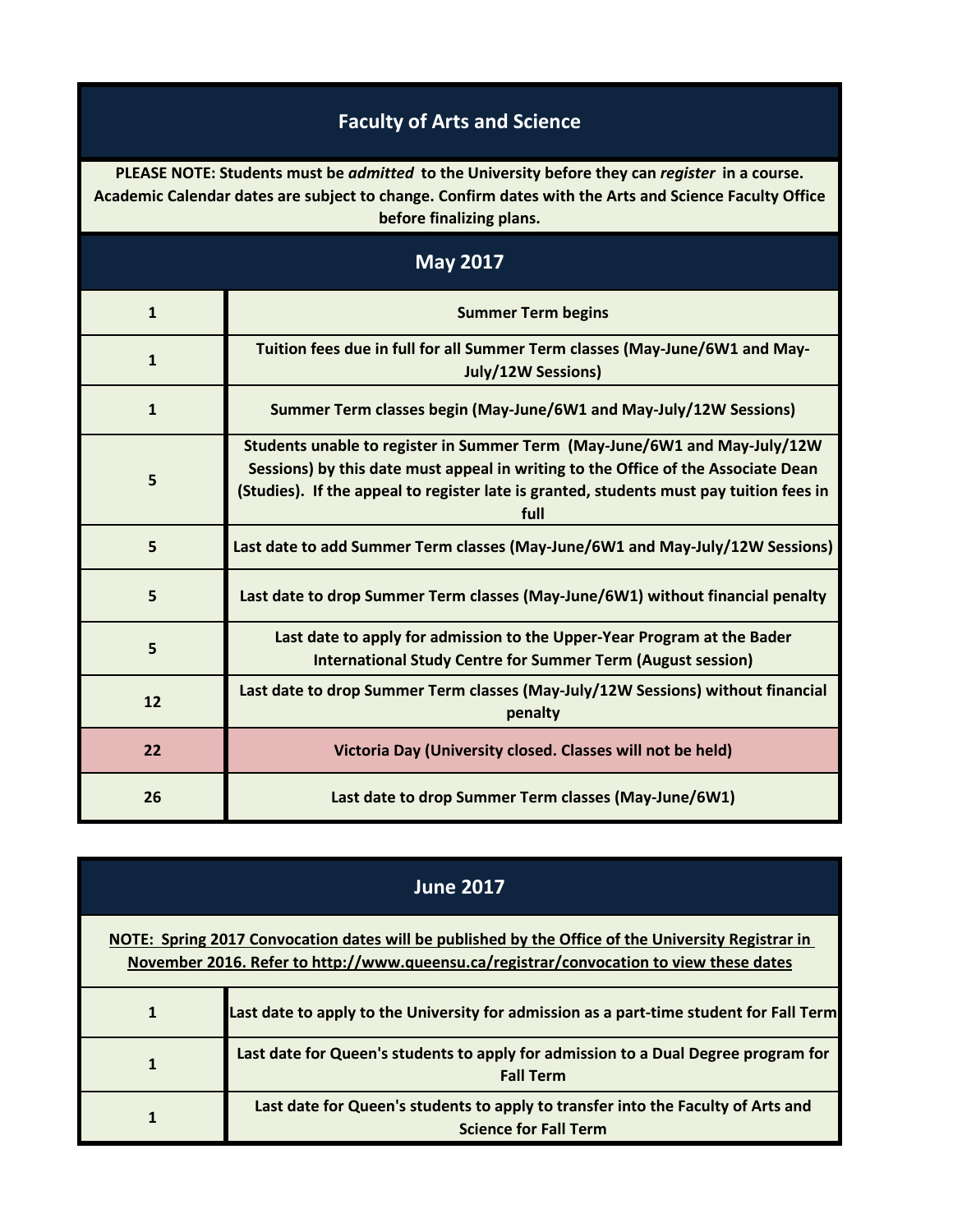|           | Last date to apply to the University for upper-year full-time admission for Fall Term<br>from another post-secondary institution                                                                                                  |
|-----------|-----------------------------------------------------------------------------------------------------------------------------------------------------------------------------------------------------------------------------------|
| 7         | Last date to apply for accommodation for an official examination conflict for the<br><b>June, July and August examination sessions</b>                                                                                            |
| 12        | Summer Term classes (May-June/6W1) end                                                                                                                                                                                            |
| 15        | Last date for receipt of required documentation from students seeking admission to<br>Fall Term to full- or part-time study, including transfer students, to ensure that an<br>admission decision is made before the Term begins. |
| $15 - 16$ | Summer Term examinations for May-June/6W1 session classes (TENTATIVE)                                                                                                                                                             |
| 23        | Last date to drop Summer Term classes (May-July/12W Session)                                                                                                                                                                      |

| <b>July 2017</b>        |                                                                                                                                                                                                                                                 |
|-------------------------|-------------------------------------------------------------------------------------------------------------------------------------------------------------------------------------------------------------------------------------------------|
| $\mathbf{1}$            | Tuition fees due in full for Summer Term classes (July-August/6W2 Session)                                                                                                                                                                      |
| $\overline{\mathbf{3}}$ | Canada Day observance (Classes will not be held)                                                                                                                                                                                                |
| $\overline{4}$          | Summer Term classes (July-August/6W2 Session) begin                                                                                                                                                                                             |
| 10                      | Students unable to register in Summer Term (July-August/6W2 Session) by this date<br>must appeal in writing to the Office of the Associate Dean (Studies). If the appeal to<br>register late is granted, students must pay tuition fees in full |
| 10                      | Last date to add Summer Term classes (July-August/6W2 Session)                                                                                                                                                                                  |
| 10                      | Last date to drop Summer Term classes (July-August/6W2 Session) without financial<br>penalty                                                                                                                                                    |
| $10 - 28$               | <b>Summer class selection period (TENTATIVE)</b>                                                                                                                                                                                                |
| 15                      | First date to apply to graduate in SOLUS for Fall 2017 (TENTATIVE)                                                                                                                                                                              |
| 21                      | Summer Term classes (May-July/12W Session) end                                                                                                                                                                                                  |
| $25 - 28$               | Summer Term examinations in May-July/12W Session classes (TENTATIVE)                                                                                                                                                                            |
| 31                      | Last date to drop Summer Term classes (July-August/6W2 Session)                                                                                                                                                                                 |
| 31                      | Last date to apply for admission to the Upper-Year Program at the Bader<br><b>International Study Centre for Fall Term.</b>                                                                                                                     |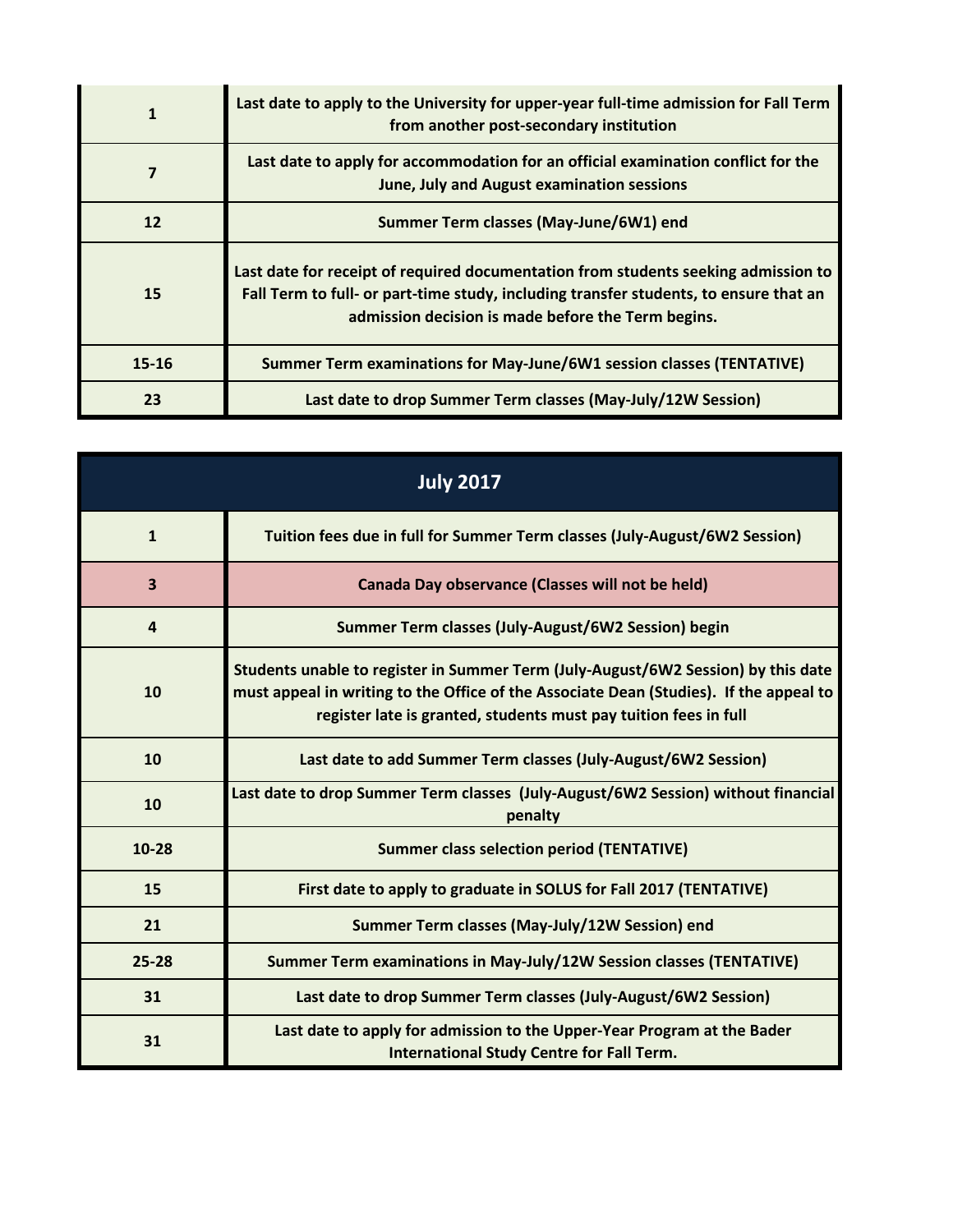| August 2017 |                                                                                                                                             |
|-------------|---------------------------------------------------------------------------------------------------------------------------------------------|
|             | Refer to http://www.queensu.ca/artsci_online/apply/dates-and-deadlines for<br>deadlines for admission to Distance Studies for the Fall Term |
|             | Civic Holiday (University closed. Classes will not be held)                                                                                 |
| 14          | Summer Term classes (July-August/6W2 Session) end                                                                                           |
| $16-17$     | Summer Term examinations in July-August/6W2 Session classes (TENTATIVE)                                                                     |
| 22          | Time period to add and drop classes begins (Open Enrolment)                                                                                 |
| 31          | <b>Summer Term ends</b>                                                                                                                     |

| September 2017   |                                                                                                                                                                                                                     |
|------------------|---------------------------------------------------------------------------------------------------------------------------------------------------------------------------------------------------------------------|
| $\mathbf{1}$     | <b>Fall Term begins</b>                                                                                                                                                                                             |
| $\mathbf{1}$     | <b>Tuition fees due in full for Fall Term</b>                                                                                                                                                                       |
| 3                | <b>Orientation Week begins (arrival day)</b>                                                                                                                                                                        |
| 3                | <b>Welcoming Ceremony for new students</b>                                                                                                                                                                          |
| $\boldsymbol{4}$ | Labour Day (University closed. Classes will not be held)                                                                                                                                                            |
| 11               | <b>Fall Term classes begin</b>                                                                                                                                                                                      |
| 22               | Students unable to register in Fall Term by this date must appeal in writing to the<br>Office of the Associate Dean (Studies). If the appeal to register late is granted,<br>students must pay tuition fees in full |
| 22               | Last date to add Fall Term and multi-term classes                                                                                                                                                                   |
| 22               | Last date to drop Fall Term and multi-term classes without financial penalty                                                                                                                                        |
| 30               | Deadline for payment of residence, UHIP and Student Activity Fees                                                                                                                                                   |

| October 2017 |                                                                   |
|--------------|-------------------------------------------------------------------|
| q            | Thanksgiving Day (University closed. Classes will not be held.)   |
| 15           | Last date to apply in SOLUS to graduate for Fall 2017 (TENTATIVE) |
| 16           | <b>University Day</b>                                             |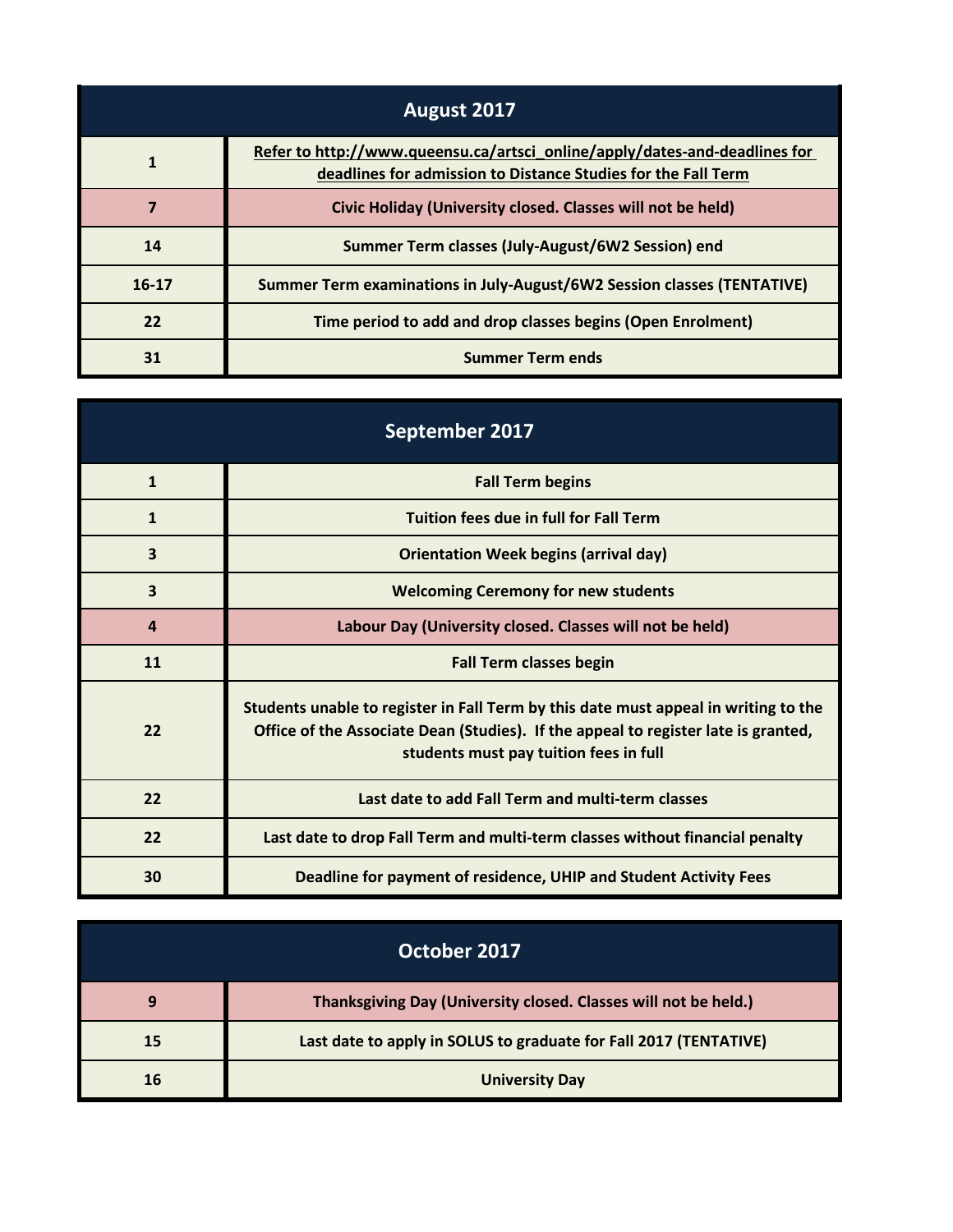| November 2017                                                                                                                                                                                 |                                                                                                                              |
|-----------------------------------------------------------------------------------------------------------------------------------------------------------------------------------------------|------------------------------------------------------------------------------------------------------------------------------|
| NOTE: Fall 2017 Convocation dates will be published by the Office of the University Registrar in May<br>2017. Please refer to http://www.queensu.ca/registrar/convocation to view these dates |                                                                                                                              |
| $\overline{\mathbf{3}}$                                                                                                                                                                       | Last date to drop Fall Term classes                                                                                          |
| 7                                                                                                                                                                                             | Last date to apply for accommodation for an official examination conflict for the<br>December examination session            |
| <b>10</b>                                                                                                                                                                                     | Remembrance Day observance (Classes cancelled 10:30 - 11:30 a.m.)                                                            |
| 15                                                                                                                                                                                            | Last date to apply for admission to the Upper-Year Program at the Bader<br><b>International Study Centre for Winter Term</b> |

| December 2017   |                                                                                                                                               |
|-----------------|-----------------------------------------------------------------------------------------------------------------------------------------------|
| 1               | First date to apply to graduate in SOLUS for Spring 2018 (TENTATIVE)                                                                          |
| 1               | Last date for Queen's students to apply for admission to Dual or Second Degree<br><b>Programs for Winter Term</b>                             |
| $\mathbf{1}$    | Refer to http://www.queensu.ca/artsci_online/apply/dates-and-deadlines for<br>deadlines for admission to Distance Studies for the Winter Term |
| 1               | <b>Fall Term classes end</b>                                                                                                                  |
| $2 - 5$         | <b>Fall Term pre-examination study period</b>                                                                                                 |
| $6\phantom{1}6$ | <b>Commemoration Day (academics cancelled)</b>                                                                                                |
| $7 - 21$        | Final examinations in Fall Term classes and mid-year tests in multi-term classes                                                              |
| 31              | <b>Fall Term ends</b>                                                                                                                         |

| January 2018 |                                                                                                |
|--------------|------------------------------------------------------------------------------------------------|
| 1            | New Year's Day (University closed. Classes will not be held)                                   |
|              | <b>Winter Term begins</b>                                                                      |
| 8            | <b>Winter Term classes begin</b>                                                               |
| 10           | Tuition fees due in full for Winter Term classes                                               |
| 12           | Last date to apply to the International Programs Office for exchange programs for<br>2018-2019 |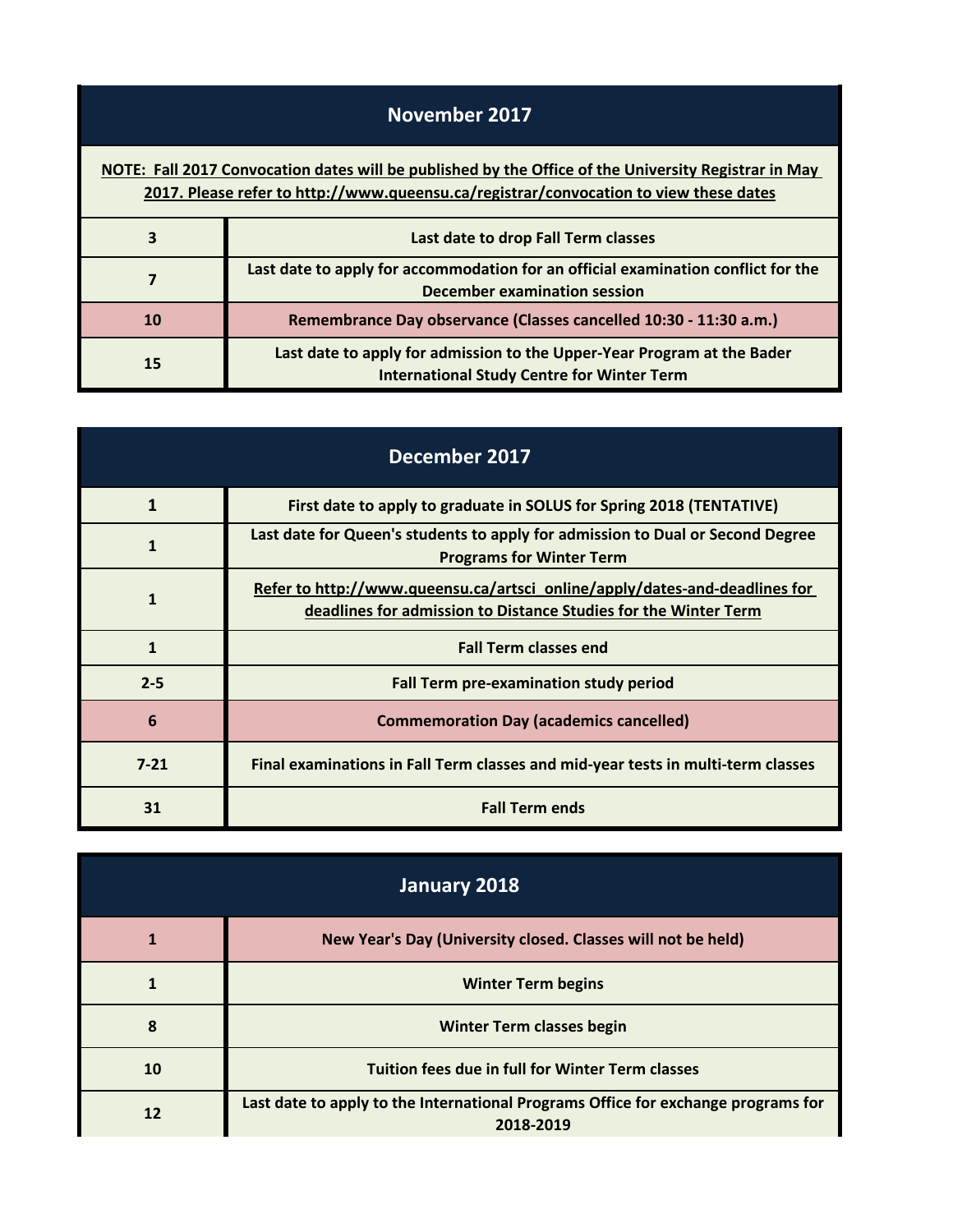|           | Students unable to register in Winter Term by this date must appeal in writing to the |
|-----------|---------------------------------------------------------------------------------------|
| <b>19</b> | Office of the Associate Dean (Studies). If the appeal to register late is granted,    |
|           | students must pay tuition fees in full                                                |
| 19        | Last date to add Winter Term classes                                                  |
| 19        | Last date to drop Winter Term classes without financial penalty                       |

| <b>February 2018</b> |                                                    |
|----------------------|----------------------------------------------------|
|                      | <b>Registration for Summer Term classes begins</b> |
| 19                   | <b>Family Day (classes will not be held)</b>       |
| $20 - 23$            | Mid-term Reading Week (all classes cancelled)      |

| <b>March 2018</b> |                                                                                                                                           |
|-------------------|-------------------------------------------------------------------------------------------------------------------------------------------|
| $\overline{2}$    | Last date to drop Winter Term and multi-term classes without academic penalty                                                             |
|                   | Last date to apply for accommodation for an official examination conflict for the<br><b>April examination session</b>                     |
| 30                | Good Friday (University closed. Classes will not be held)                                                                                 |
| 30                | Last date to apply for admission to the Upper-Year Program at the Bader<br>International Study Centre for Summer Term (May-June Session). |
| 31                | Last date to apply to the University for upper-year full-time admission for Summer<br>Term from another post-secondary institution        |

| <b>April 2018</b> |                                                                                                                                               |
|-------------------|-----------------------------------------------------------------------------------------------------------------------------------------------|
|                   | Refer to http://www.queensu.ca/artsci_online/apply/dates-and-deadlines for<br>deadlines for admission to Distance Studies for the Summer Term |
| 1                 | Last day for Queen's students to apply for a Dual Degree Program for Summer Term                                                              |
| 6                 | <b>Winter Term classes end</b>                                                                                                                |
| $7 - 11$          | Winter Term pre-exam study period                                                                                                             |
| $12 - 26$         | <b>Final examinations in Winter Term and multi-term classes</b>                                                                               |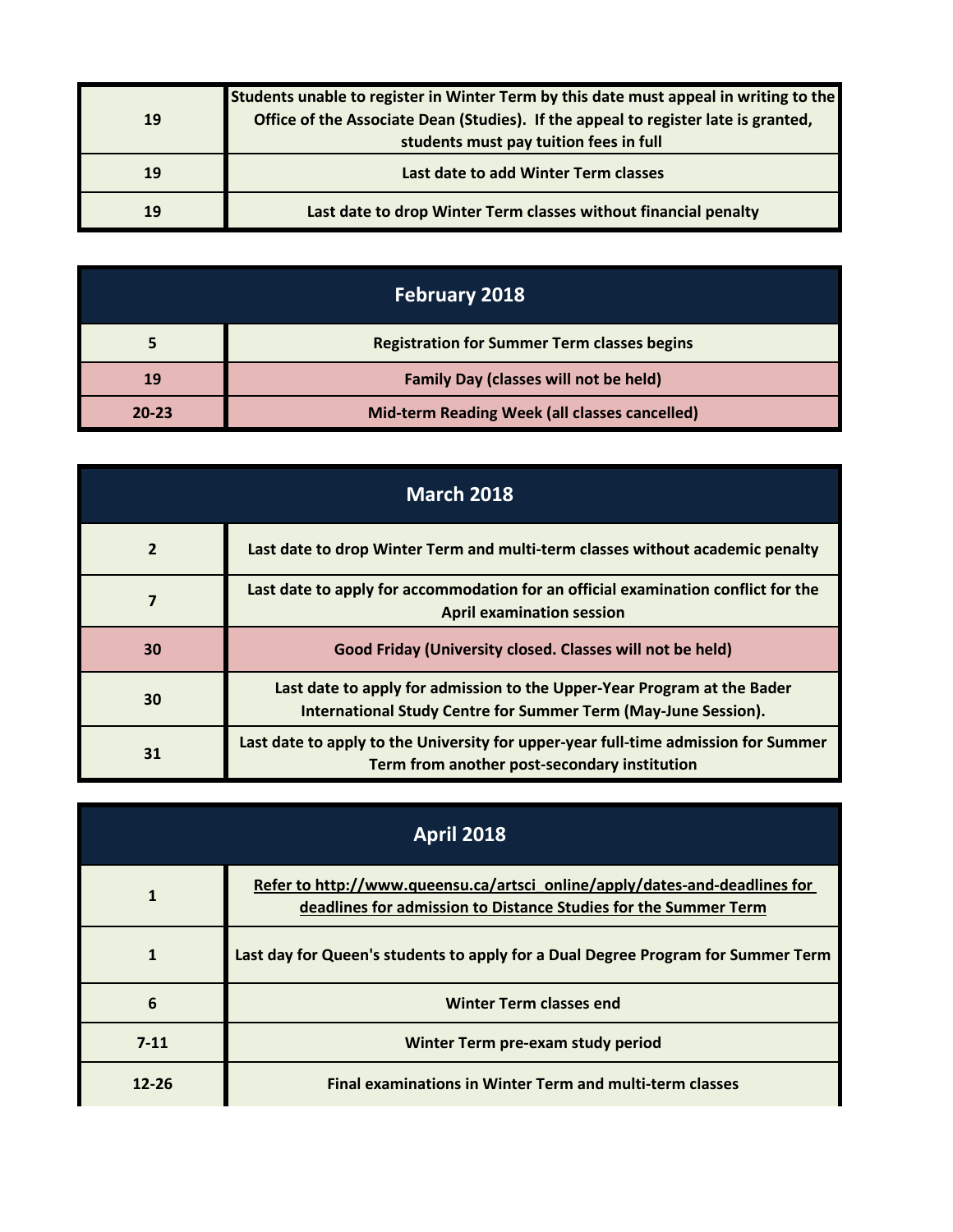| <b>15</b> | Last date for receipt of required documentation from students seeking admission for<br>Summer Term to full- or part-time study, including transfer students, to ensure that<br>an admission decision is made before the Term begins |
|-----------|-------------------------------------------------------------------------------------------------------------------------------------------------------------------------------------------------------------------------------------|
| 30        | <b>Winter Term ends</b>                                                                                                                                                                                                             |
| 30        | Last date to apply to graduate in SOLUS in Spring 2018 (TENTATIVE)                                                                                                                                                                  |

| <b>May 2018</b> |                                                                                                                                                                                                                                                                   |
|-----------------|-------------------------------------------------------------------------------------------------------------------------------------------------------------------------------------------------------------------------------------------------------------------|
| $\mathbf{1}$    | <b>Summer Term begins</b>                                                                                                                                                                                                                                         |
| $\mathbf{1}$    | Tuition fees due in full for Summer Term classes (May-June/6W1 and May-July/12W<br>sessions)                                                                                                                                                                      |
| $\overline{7}$  | Summer Term classes (May-June/6W1 and May-July/12W sessions) begin                                                                                                                                                                                                |
| 11              | Students unable to register in Summer Term (May-June/6W1 and May-July/12W<br>sessions) by this date must appeal in writing to the Office of the Associate Dean<br>(Studies). If the appeal to register late is granted, students must pay tuition fees in<br>full |
| 11              | Last date to add Summer Term classes (May-June/6W1 and May-July/12W sessions)                                                                                                                                                                                     |
| 11              | Last date to drop Summer Term classes (May-June/6W1) without financial penalty                                                                                                                                                                                    |
| 18              | Last date to drop Summer Term classes (May-July/12W sessions) without financial<br>penalty                                                                                                                                                                        |
| 21              | Victoria Day (classes will not be held)                                                                                                                                                                                                                           |

| <b>June 2018</b> |                                                                                                                                                               |
|------------------|---------------------------------------------------------------------------------------------------------------------------------------------------------------|
|                  | NOTE: Spring 2018 Convocation: Dates will be determined in November 2017. Please refer to<br>http://www.queensu.ca/registrar/convocation to view these dates. |
|                  | Last date to drop Summer Term classes (May-June/6W1 Session)                                                                                                  |
| 1                | Last date to apply to the University for admission as a part-time student for Fall Term                                                                       |
| 1                | Last date for Queen's students to apply for admission to a Dual Degree Program for<br><b>Fall Term</b>                                                        |
|                  | Last date for Queen's students to apply to transfer into the Faculty of Arts and<br><b>Science for Fall Term</b>                                              |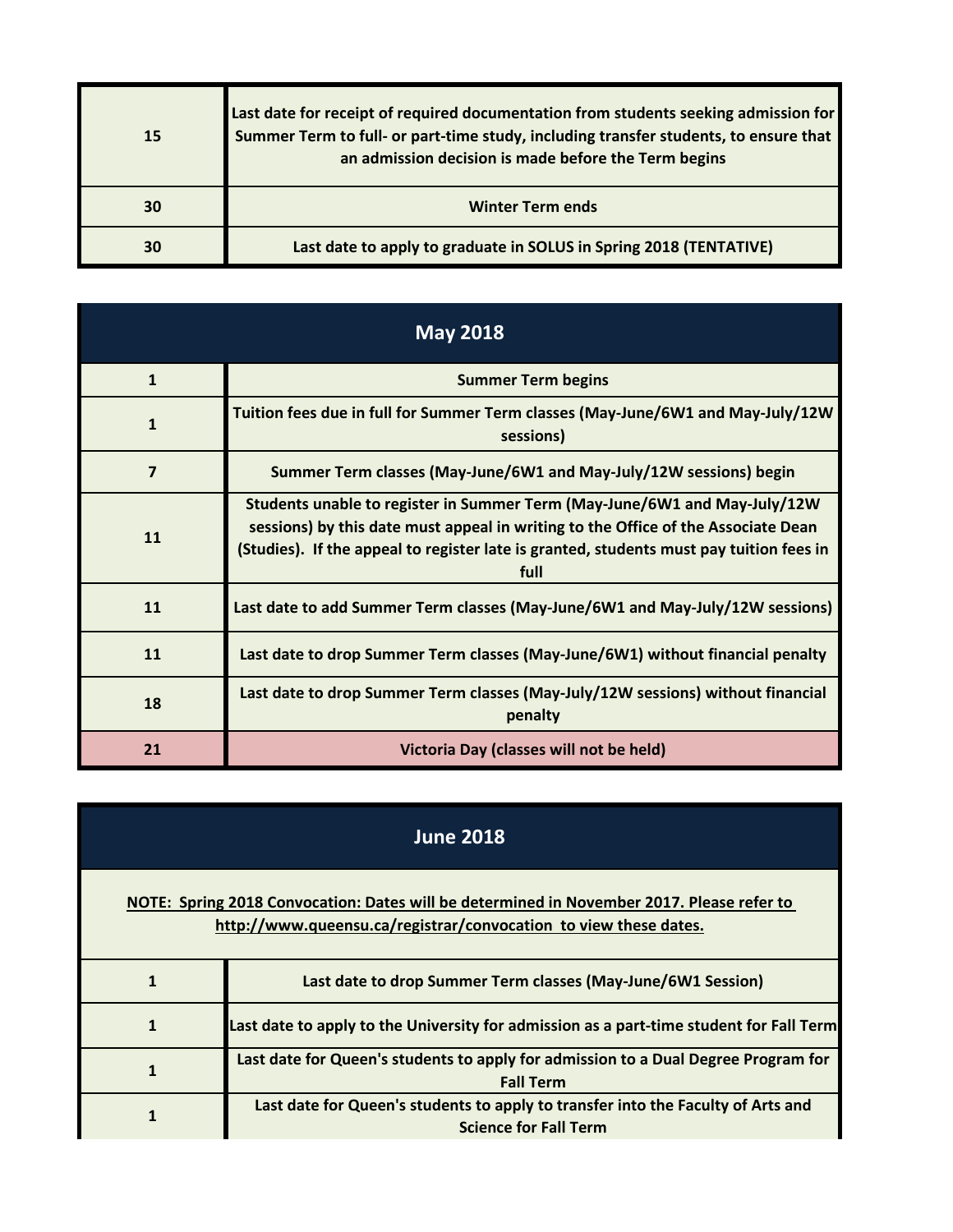|           | Last date to apply to the University for upper-year full-time admission for Fall Term<br>from another post-secondary institution.                                                                                                |
|-----------|----------------------------------------------------------------------------------------------------------------------------------------------------------------------------------------------------------------------------------|
|           | Last date to apply for accommodation for an official examination conflict for the<br>June, july and August examination sessions                                                                                                  |
| 15        | Last date for receipt of required documentation from students seeking admission for<br>Fall Term to full-or part-time study, including transfer students, to ensure that an<br>admission decision is made before the Terms begin |
| 18        | Summer Term classes (May-June/6W1 Session) end                                                                                                                                                                                   |
| $21 - 22$ | Summer Term examinations in May-June/6W1 Session classes (TENTATIVE)                                                                                                                                                             |
| 29        | Last date to drop Summer Term classes (May-July/12W Session)                                                                                                                                                                     |

| <b>July 2018</b> |                                                                                                                                                                                                                                                  |
|------------------|--------------------------------------------------------------------------------------------------------------------------------------------------------------------------------------------------------------------------------------------------|
| $\mathbf{1}$     | Tuition fees due in full for Summer Term classes (July-August /6W2 Session)                                                                                                                                                                      |
| $\overline{2}$   | <b>Canada Day observance (Statutory Holiday)</b>                                                                                                                                                                                                 |
| 3                | Summer Term classes (July-August /6W2 Session) begin                                                                                                                                                                                             |
| 9                | Students unable to register in Summer Term (July-August /6W2 Session) by this date<br>must appeal in writing to the Office of the Associate Dean (Studies). If the appeal to<br>register late is granted, students must pay tuition fees in full |
| 9                | Last date to add Summer Term classes (July-August /6W2 Session)                                                                                                                                                                                  |
| 9                | Last date to drop Summer Term classes (July-August /6W2 Session) without financial<br>penalty                                                                                                                                                    |
| $9 - 27$         | <b>Summer class selection period (TENTATIVE)</b>                                                                                                                                                                                                 |
| 15               | First date to apply in SOLUS to graduate for Fall 2018                                                                                                                                                                                           |
| 27               | Summer Term classes (May-July/12W Session) end                                                                                                                                                                                                   |
| 30               | Last date to drop Summer Term classes (July-August /6W2 Session)                                                                                                                                                                                 |
| 31               | Summer Term examinations in May-July/12W Session classes begin (TENTATIVE)                                                                                                                                                                       |
| 31               | Last date to apply for admission to the Upper-Year Program at the Bader<br><b>International Study Centre for Fall Term</b>                                                                                                                       |